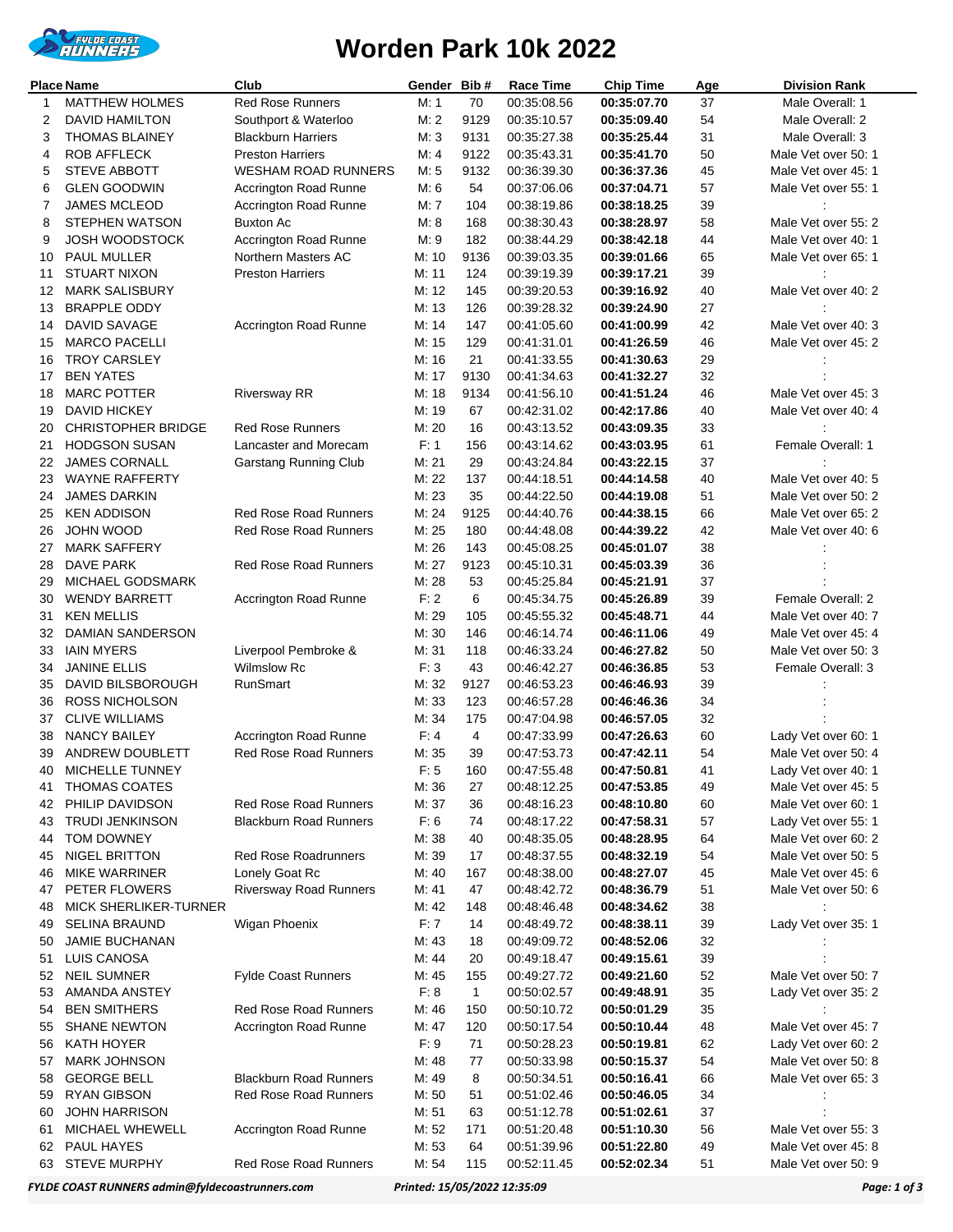

## **Worden Park 10k 2022**

| <b>Place Name</b> |                                        | Club                          | Gender         | Bib#           | <b>Race Time</b>           | <b>Chip Time</b>           | Age      | <b>Division Rank</b>                        |
|-------------------|----------------------------------------|-------------------------------|----------------|----------------|----------------------------|----------------------------|----------|---------------------------------------------|
| 64                | <b>NICOLA GREAVES</b>                  |                               | F: 10          | 56             | 00:52:17.44                | 00:52:04.09                | 33       |                                             |
| 65                | <b>STEVEN MOON</b>                     | <b>Red Rose Road Runners</b>  | M: 55          | 110            | 00:52:18.45                | 00:52:02.29                | 47       | Male Vet over 45: 9                         |
| 66                | <b>BETHAN KAY</b>                      |                               | F: 11          | 83             | 00:52:40.98                | 00:52:33.55                | 37       | Lady Vet over 35: 3                         |
| 67                | <b>ADAM WARD</b>                       | <b>Red Rose Road Runners</b>  | M: 56          | 166            | 00:52:44.27                | 00:52:26.92                | 29       |                                             |
| 68                | STEPHEN HOLLIDAY                       |                               | M: 57          | 68             | 00:52:52.45                | 00:52:33.35                | 51       | Male Vet over 50: 10                        |
| 69                | <b>LYNN ECCLESTON</b>                  |                               | F: 12          | 41             | 00:53:12.26                | 00:52:59.16                | 44       | Lady Vet over 40: 2                         |
| 70                | <b>MARY HEWITT</b>                     | Garstang RC                   | F: 13          | 9133           | 00:53:34.70                | 00:53:26.33                | 66       | Lady Vet over 65+: 1                        |
| 71                | RACHAEL STRUTZ                         | Accrington Road Runne         | F: 14          | 154            | 00:53:42.69                | 00:53:35.33                | 42       | Lady Vet over 40: 3                         |
| 72                | <b>TERRY BOWE</b>                      |                               | M: 58          | 11             | 00:54:04.69                | 00:53:44.05                | 58       | Male Vet over 55: 4                         |
| 73                | <b>XUEJUN SHIRLEY YUAN</b>             | Accrington Road Runne         | F: 15          | 183            | 00:54:05.93                | 00:53:57.07                | 48       | Lady Vet over 45: 1                         |
| 74                | VANESSA OLDHAM                         | Accrington Road Runne         | F: 16          | 127            | 00:54:06.76                | 00:53:59.66                | 51       | Lady Vet over 50: 1                         |
| 75                | <b>JONNY WIGNALL</b>                   |                               | M: 59          | 174            | 00:54:11.97                | 00:54:04.05                | 50       | Male Vet over 50: 11                        |
| 76                | <b>JASON KAY</b>                       |                               | M: 60          | 84             | 00:54:15.93                | 00:54:01.33                | 46       | Male Vet over 45: 10                        |
| 77                | CHANDAN DAFALE<br>MICHELLE JOLLY       | <b>Red Rose Road Runners</b>  | M: 61<br>F: 17 | 34<br>78       | 00:54:32.93                | 00:54:16.08                | 34<br>58 |                                             |
| 78<br>79          | LEE MCCARTNEY                          |                               | M: 62          | 102            | 00:54:35.94<br>00:54:38.44 | 00:54:27.01<br>00:54:23.53 | 49       | Lady Vet over 55: 2<br>Male Vet over 45: 11 |
| 80                | VANESSA MCCARTNEY                      |                               | F: 18          | 101            | 00:54:45.68                | 00:54:30.77                | 48       | Lady Vet over 45: 2                         |
| 81                | <b>SIMON THOMSON</b>                   |                               | M: 63          | 159            | 00:54:51.43                | 00:54:45.07                | 44       | Male Vet over 40: 8                         |
| 82                | ANDREW ROBINSON                        | Accrington Road Runne         | M: 64          | 142            | 00:55:07.26                | 00:54:48.86                | 48       | Male Vet over 45: 12                        |
| 83                | DANIEL ENACHE                          |                               | M: 65          | 44             | 00:55:11.02                | 00:55:02.59                | 35       |                                             |
| 84                | <b>EMILY MCENNERNEY</b>                |                               | F: 19          | 103            | 00:55:11.77                | 00:54:57.61                | 29       |                                             |
| 85                | <b>MARTIN TWENTYMAN</b>                |                               | M: 66          | 162            | 00:55:12.68                | 00:54:49.79                | 49       | Male Vet over 45: 13                        |
| 86                | <b>LAURA WHITTAKER</b>                 |                               | F: 20          | 172            | 00:55:15.52                | 00:54:55.62                | 34       |                                             |
| 87                | <b>LAURA ELLIOTT</b>                   | <b>Riversway Road Runners</b> | F: 21          | 42             | 00:55:22.71                | 00:55:13.11                | 40       | Lady Vet over 40: 4                         |
| 88                | NIGEL HARRISON                         | <b>Red Rose Road Runners</b>  | M: 67          | 62             | 00:55:44.92                | 00:55:28.32                | 58       | Male Vet over 55: 5                         |
| 89                | <b>ROSS MACK</b>                       |                               | M: 68          | 91             | 00:55:47.18                | 00:55:41.57                | 34       |                                             |
| 90                | <b>EMIL BOWE</b>                       |                               | M: 69          | 12             | 00:55:59.25                | 00:55:38.89                | 26       |                                             |
| 91                | <b>JOHN WINSTANLEY</b>                 |                               | M: 70          | 178            | 00:56:02.67                | 00:55:41.26                | 43       | Male Vet over 40: 9                         |
| 92                | DONNA CRABTREE                         | <b>Red Rose Road Runners</b>  | F: 22          | 32             | 00:56:05.67                | 00:55:52.51                | 48       | Lady Vet over 45: 3                         |
| 93                | <b>LAURA RENKE</b>                     | <b>Red Roses Runners</b>      | F: 23          | 138            | 00:56:18.42                | 00:56:04.82                | 36       | Lady Vet over 35: 4                         |
| 94                | <b>THERESA WILSON</b>                  | <b>Red Rose Road Runners</b>  | F: 24          | 176            | 00:56:44.42                | 00:56:31.32                | 53       | Lady Vet over 50: 2                         |
| 95                | NICOLA KARRAN                          |                               | F: 25          | 82             | 00:56:45.25                | 00:56:38.33                | 34       |                                             |
| 96                | DAVID HOLLIDAY                         |                               | M: 71          | 69             | 00:56:56.41                | 00:56:37.32                | 41       | Male Vet over 40: 10                        |
| 97                | <b>JON PILKINGTON</b>                  |                               | M: 72          | 134            | 00:57:00.52                | 00:56:53.42                | 35       |                                             |
| 98                | <b>EMILY HEYS</b>                      |                               | F: 26          | 66             | 00:57:27.16                | 00:57:07.52                | 39       | Lady Vet over 35: 5                         |
| 99                | <b>SARAH NYE</b>                       | Run Things Run Club           | F: 27          | 125            | 00:57:37.41                | 00:57:26.54                | 42       | Lady Vet over 40: 5                         |
| 100               | <b>HAYLEY NASH</b>                     |                               | F: 28          | 119            | 00:57:39.16                | 00:57:28.05                | 49       | Lady Vet over 45: 4                         |
|                   | 101 KATY CLEECE                        | <b>Red Rose Road Runners</b>  | F: 29          | 26             | 00:57:44.92                | 00:57:36.49                | 38       | Lady Vet over 35: 6                         |
|                   | 102 JULIE THIRLEY                      | <b>Red Rose Road Runners</b>  | F: 30          | 9135           | 00:58:34.42                | 00:58:26.74                | 56       | Lady Vet over 55: 3                         |
|                   | 103 KIRSTY ASPINALL                    | Red Rose Road Runners         | F: 31          | 3              | 00:58:41.91                | 00:58:29.49                | 48       | Lady Vet over 45: 5                         |
|                   | 104 ALAN JENKINSON                     | Styal Rc                      | M: 73          | 75             | 00:58:42.65                | 00:58:27.25                | 74       | Male Vet over 70+: 1                        |
|                   | 105 ELAINE LAMBERT<br>106 BEV HEWITSON |                               | F: 32<br>F: 33 | 88<br>65       | 00:58:47.91<br>00:59:02.17 | 00:58:33.81<br>00:58:33.43 | 43<br>39 | Lady Vet over 40: 6<br>Lady Vet over 35: 7  |
|                   | 107 IAN WADDINGHAM                     | Red Rose Road Runners         | M: 74          | 9124           | 00:59:44.49                | 00:59:38.07                | 45       | Male Vet over 45: 14                        |
|                   | 108 AMELIA BRADSHAW                    |                               | F: 34          | 13             | 00:59:58.08                | 00:59:45.22                | 17       |                                             |
|                   | 109 CHRISTINE PERRY                    | Lancaster and Morecam         | F: 35          | 133            | 01:00:01.90                | 00:59:47.73                | 67       | Lady Vet over 65+: 2                        |
|                   | 110 STEPHEN PERRY                      | Lancaster and Morecam         | M: 75          | 132            | 01:00:02.18                | 00:59:47.52                | 67       | Male Vet over 65: 4                         |
|                   | 111 MARC THOMPSON                      |                               | M: 76          | 158            | 01:00:15.49                | 00:59:51.36                | 31       |                                             |
|                   | 112 LISA FRANKS                        |                               | F: 36          | 49             | 01:00:17.93                | 00:59:55.04                | 41       | Lady Vet over 40: 7                         |
|                   | 113 OLIVIA MAUDSLEY                    |                               | F: 37          | 98             | 01:00:25.02                | 01:00:00.89                | 15       |                                             |
|                   | 114 KATH JUMP                          | <b>Blackburn Road Runners</b> | F: 38          | 81             | 01:00:31.90                | 01:00:14.24                | 48       | Lady Vet over 45: 6                         |
|                   | 115 CHRIS BARRY                        |                               | M: 77          | $\overline{7}$ | 01:00:37.22                | 01:00:21.58                | 38       |                                             |
|                   | 116 IAN MUNCASTER                      |                               | M: 78          | 114            | 01:00:46.64                | 01:00:20.51                | 41       | Male Vet over 40: 11                        |
|                   | 117 CHRIS WATSON                       |                               | M: 79          | 170            | 01:01:04.14                | 01:00:57.74                | 60       | Male Vet over 60: 3                         |
|                   | 118 BRIAN HANLEY                       | <b>Red Rose Road Runners</b>  | M: 80          | 61             | 01:01:07.89                | 01:00:55.53                | 55       | Male Vet over 55: 6                         |
|                   | 119 EMMA ODUDU-HARRISON                |                               | F: 39          | 9126           | 01:01:13.73                | 01:00:53.62                | 41       | Lady Vet over 40: 8                         |
|                   | 120 JACKIE CAMPBELL                    |                               | F: 40          | 19             | 01:01:41.92                | 01:01:18.26                | 38       | Lady Vet over 35: 8                         |
|                   | 121 CHUTIMA CHANTHAKANON               |                               | F: 41          | 23             | 01:02:02.14                | 01:01:53.02                | 45       | Lady Vet over 45: 7                         |
|                   | 122 YVONNE JEANES                      |                               | F: 42          | 9128           | 01:02:09.38                | 01:01:59.48                | 44       | Lady Vet over 40: 9                         |
|                   | 123 CAROLINE COCKER                    | <b>Red Rose Runners</b>       | F: 43          | 28             | 01:02:19.63                | 01:02:14.27                | 60       | Lady Vet over 60: 3                         |
|                   | 124 DONNA MAZUR                        | <b>Blackburn Road Runners</b> | F: 44          | 100            | 01:02:47.13                | 01:02:29.53                | 49       | Lady Vet over 45: 8                         |
|                   | 125 PAUL HAILWOOD                      |                               | M: 81          | 59             | 01:03:01.13                | 01:02:41.73                | 55       | Male Vet over 55: 7                         |
|                   | 126 AMANDA HAILWOOD                    |                               | F: 45          | 58             | 01:03:01.13                | 01:02:42.98                | 40       | Lady Vet over 40: 10                        |

*FYLDE COAST RUNNERS admin@fyldecoastrunners.com Printed: 15/05/2022 12:35:09 Page: 2 of 3*